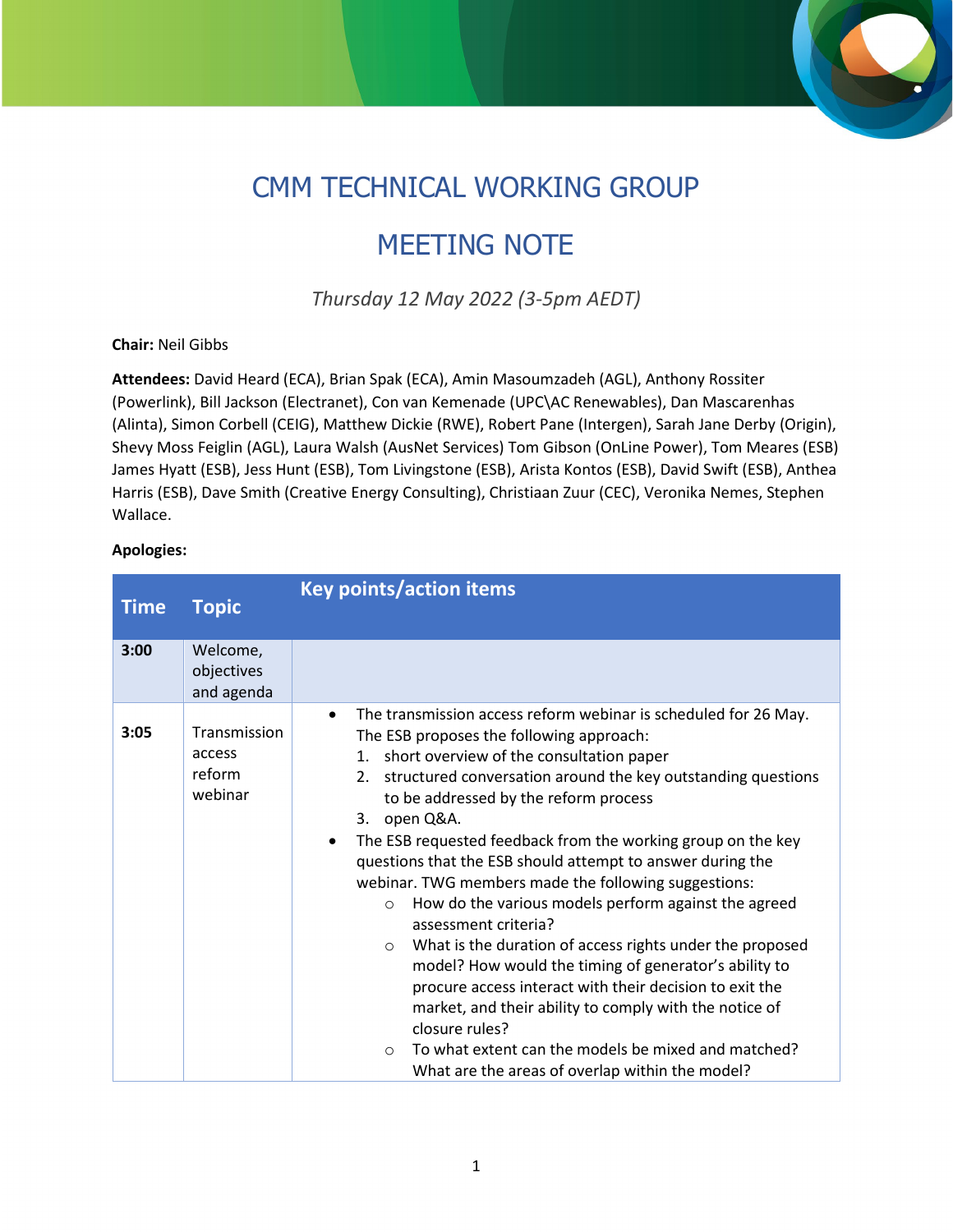| 3:15 | Options for<br>allocation<br>metrics<br>under the<br><b>CMM</b>                             | How does a generator acquire an instrument to hedge risk<br>$\circ$<br>under the model?<br>Is there an acceptance of the case for change?<br>$\circ$<br>The ESB requested that any further suggestions for questions<br>$\bullet$<br>should be provided to Jess and Neil by COB Tuesday.<br>Dave Smith from Creative Energy Consulting presented to the group<br>$\bullet$<br>on options for allocating congestion rebates between generators as<br>per the working group paper.<br>The group requested that the ESB provided a more detailed<br>$\bullet$<br>description of broader CMM model in order to inform discussion of<br>these types of design choices.<br>In particular, worked examples of participant outcomes under the<br>$\bullet$<br>various options would be helpful. It would also be helpful to<br>consider the incentives for gaming under the various options, and<br>the impact of minimum load/must run requirements.                                                                                                                                                                                                                                                                                                                                                                                                                                           |
|------|---------------------------------------------------------------------------------------------|-----------------------------------------------------------------------------------------------------------------------------------------------------------------------------------------------------------------------------------------------------------------------------------------------------------------------------------------------------------------------------------------------------------------------------------------------------------------------------------------------------------------------------------------------------------------------------------------------------------------------------------------------------------------------------------------------------------------------------------------------------------------------------------------------------------------------------------------------------------------------------------------------------------------------------------------------------------------------------------------------------------------------------------------------------------------------------------------------------------------------------------------------------------------------------------------------------------------------------------------------------------------------------------------------------------------------------------------------------------------------------------------|
| 4:00 | Update on<br><b>Clean Energy</b><br>Council<br>thinking on<br>access<br>reform<br>proposals | Clean Energy Council representatives joined the meeting in order to<br>$\bullet$<br>provide an update on the position with respect to both investment<br>timeframe and operational timeframe models (see slides).<br>The ESB noted that there was a substantial degree of overlap<br>$\bullet$<br>between the CEC's preliminary thinking on investment timeframes<br>models and the congestion zones model set out in the consultation<br>paper. However, a key point of difference is whether there is a need<br>for connection fees as well as better information provision, given<br>that flaws in the current market design mean that generators are<br>able to impose costs on their neighbours without bearing those<br>costs themselves.<br>The CEC queried whether those issues were likely to be transient or<br>$\bullet$<br>permanent. It was suggested that curtailment issues should be<br>taken as a signal for TNSPs to upgrade the transmission system.<br>In operational timeframes, the CEC provided further information on<br>$\bullet$<br>thinking it was doing with respect to the CRM. Under the proposed<br>model, market participants would bid a supply curve in the<br>congestion relief market as well as the energy market. It was noted<br>that more detailed information was being prepared as part of the<br>CEC's submission to the consultation paper. |
| 3:50 | Next steps                                                                                  | The ESB noted that the various models would continue to evolve as<br>$\bullet$<br>the ESB, and other groups such as the CEC, continue to work<br>through the relevant issues.<br>Going forward, papers describing the more detailed versions of the<br>$\bullet$<br>models would be presented to the working group, with a full<br>specification of the ESB's initial preferred model to be outlined in<br>the draft recommendations.<br>The TAR webinar is scheduled for 26 May during the same regular<br>$\bullet$<br>time slot as the working group. The ESB will schedule a debrief for<br>working group members after the session.                                                                                                                                                                                                                                                                                                                                                                                                                                                                                                                                                                                                                                                                                                                                                |